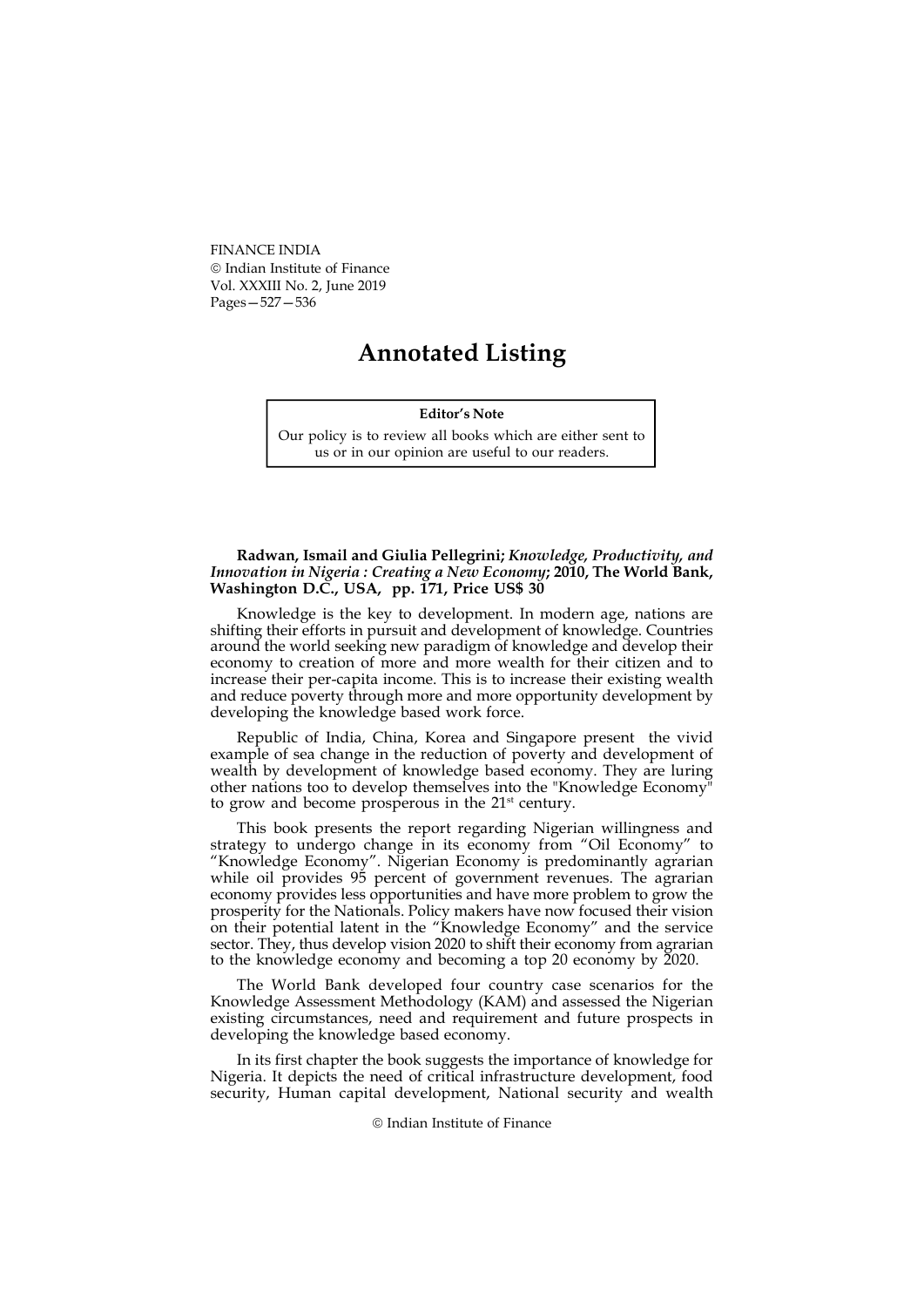creation as well as development of Niger Delta region, land tenure changes etc. The decades of military rule have barred and hindered the views on knowledge development and harness. Since 1995 the country has been slipping on knowledge economy. Due weak investment Climate, the country lags behind more dynamic countries in Africa and Asia as well as ranked 94<sup>th</sup> out of 134 economies (GCR-2008).

The chapter two analyses the poor basic education system and highlights the significance of public private partnership where the government should act as catalyst of change and allow privates sector to fund and lead the growth of Nigerian youth into employable graduates and reduce the problem of unemployment to grater extent. It suggest the growth of educational infrastructure, focus on education of science and mathematics, increases.

Although the government has taken steps to lure foreign investment and develop confidence of foreign investors. It is needed to adopt innovation and know-how at the SME level. It is ought to ease the reach the financial services to entrepreneurs, specifically to SMEs. The chapter three emphasizes on improving business environment. Nigeria cost high in doing business in comparison to many other African and Asian countries. The country should work on electricity financing and banking sector. They have to improve the transportation facilities and lessen the documentation process and documents for the international trade. Firms feel constraint over high taxes, difficulty in land acquisition for firms establishment and high rate of corruption and crime. Firms may have to pay upto 50 percent bribe on requesting a construction permit or an operating license. It also requires to face crime which is rampant in form of theft, robbery, vandalism or arson etc. Firms have to bear a good chunk of sales on the security services that cost to business. The government has to give greater thrust in developing conducive environment for doing business and instill a feeling of confidence in investing there.

World Bank, in this book suggests to expand the horizon of information and communication technology beyond the spread of telecommunication. In chapter four it is seen that the country has explosive growth in telecom sector surpassing the India. Egypt, South Africa, China and others but it is limited to mobile telephone (37 percent growth rate in 2007). When it comes to internet penetration and international communication it shows very poor performance. The country has to develop fibre-based transmission network to boost data market and also think over the three gateway licensing impact on international voice and data traffic. Inadequate and high priced capacity impedes the economic growth. The book suggests for increase in spending on information and communication technology, promotion of e-governance, subsidizing IT training etc.

For economic and efficient use of resources it requires the use of innovative method and tools. Nigeria lacks the system for developing the technology and invent new ways. In this stage, as it is factor driven economy, the country should pave ways and facilitate the absorption of technology the local context and simultaneously develop infra for the development of new technology. It has to do a lot to move and enhance in the development of innovation culture among the nationals and induce them for developing new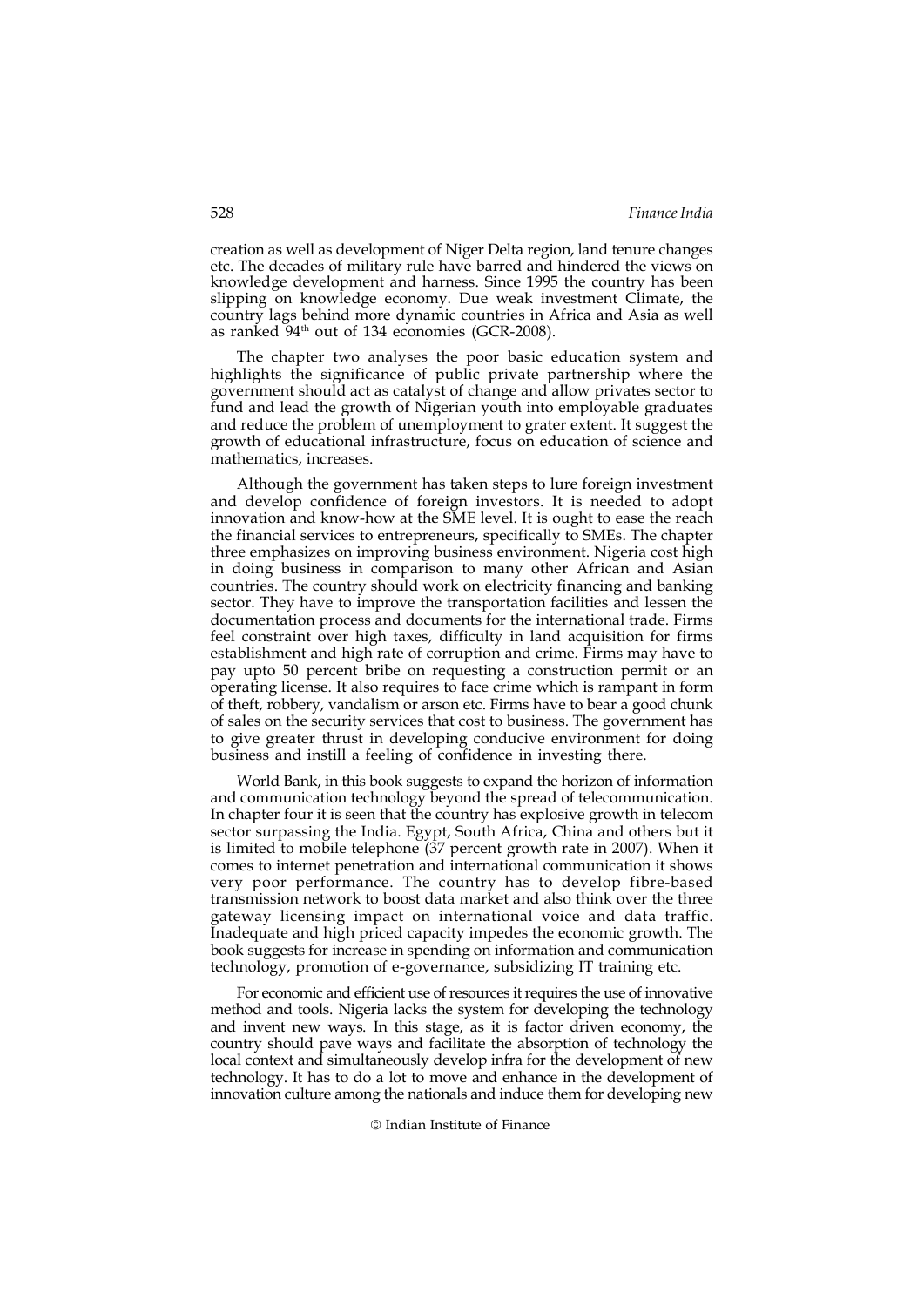tools and techniques and get those patented. The chapter five explains the short-comings and strategies in the field of innovation and suggests for the creation of innovation culture among Nigerians.

The part II of the book elucidate the development of other four countries namely - India, China, The Republic of Korea and Singapore with the development of knowledge economy. It has been presented in the Case form and suggest the learning. Nigeria can receive in the pursuit of transition from an Agrarian economy to a knowledge economy.

The book is worth reading by policy makers, government bodies, students, CEOs, innovators and business persons alike. It is a good collection for the public library and highly important for the University and Institution's Libraries, the data charts and figures are very knowledgeable and described so easily that gives thinking and knowledge together. Students specializing in knowledge based economic frameworks and studing the growth of the emerging markets would find the text of high relevance for decision making when they work with international agencies, governments and corporations wanting to invest in the region.

#### Bhakar, S.S., Chanda Gulati, Rahul Pratap Kaurav and Himani Saxena; Measure, Manage & Facilitate Change To Harness Organizational Potential (Volume 2); Bharti Publications, Delhi, India, pp. 792, Price  $\bar{\tau}$  3,100

Organizations are dynamic entities functioniong in a very dynamic and ever changing environment. A fine tuned organization is able to utilize internal capabilities by esuring the organizatioinal structures, human resources systems, job designs, communication systems, and leadership/ managerial processes by fully harnessing the human motivation and helping people fuction to their full potiential. But to ensure that the organization remains fine tuned at all times it is important that the organization is adaptive and able to effectively respond to changes in its external environment.

Last three decades have seen relentless changes in business environment and forcing fast paced changes in teams and organizations. Globalization has increased the markets and opportunities for more growth and revenue. However, increasingly diverse markets have a wide variety of needs and expectations that must be understood if the organizations have to satisfy these needs. Concurrently, scrutiny of stakeholders has increased as digital communication has increased their access to organizational information. Thus, the ability to measure, manage and faciliate change, while continuing to meet the needs of stakeholders, is a very important skill required by today's leaders and managers.

Significant organizational change is needed in structure and systems of the organization when it tries to change its overall strategy for success, adds or removes a major section or pratice, and/or wants to change the very nature by which it operates. Substantial change is also needed when an organization evolves through various life cycles, just like people must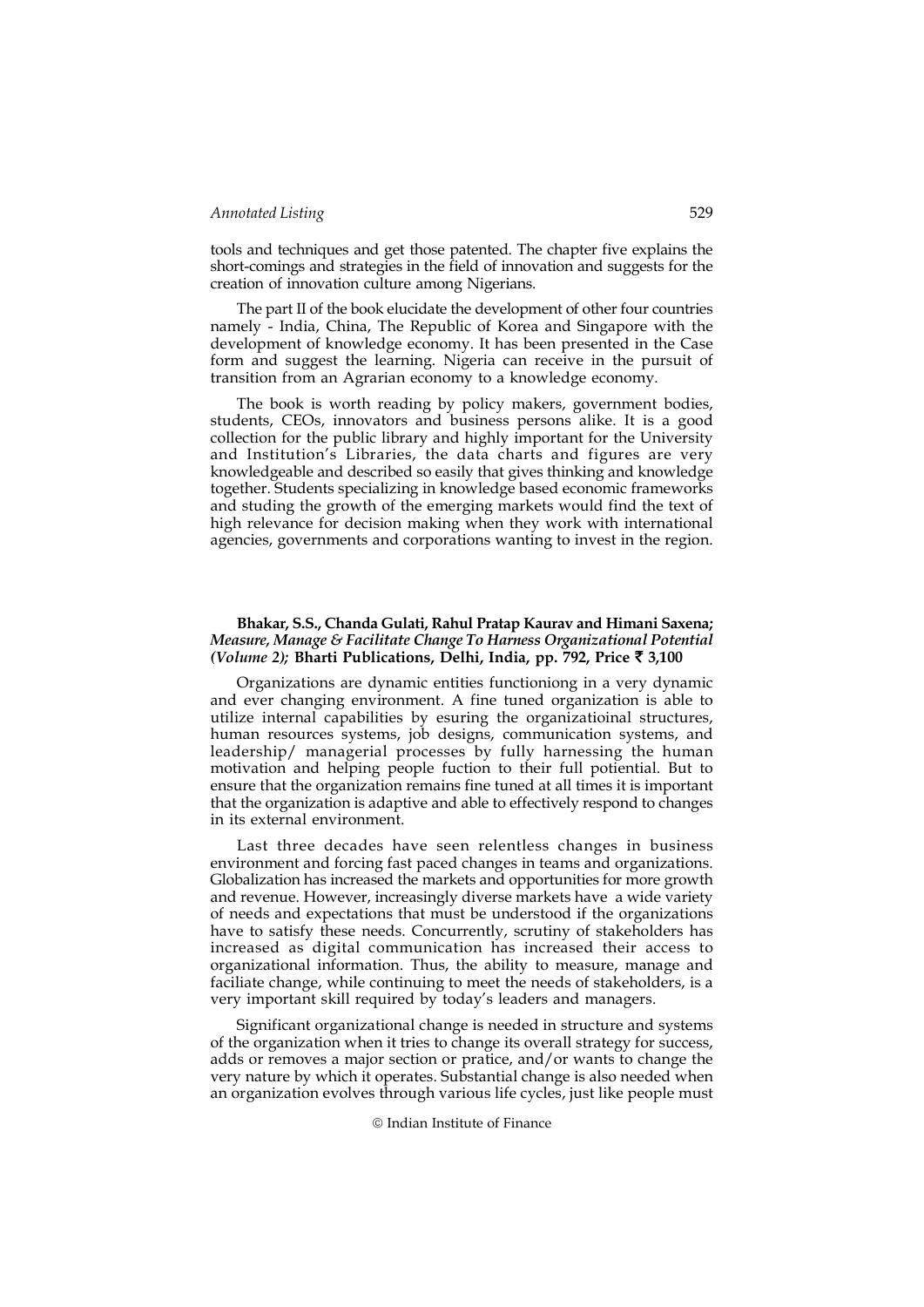successfully envolve through life cycles. For organizations to develop, they often must undergo significant change at various points in their development. That's why the topic of organizational change and development has become widespead in communications about business, organizations, leadership and management.

There are approaches to guiding change - some planned, structured and explicit, while others are more organic, unfolding and implicit. Some approaches work form the future to the present, for example, involving visioning and then action planning about how to achieve that vision. Others approaches work from the present to the future, for example, identifying current priorities (issues and/or goals) and then action planning to address those priorities (the action research approach is one example). Differetn people often have very different –and strong –opinions about how change should be conducted. Thus, it is likely that some will disagree with some of the content in this topic. That's why what makes this topic so diverse, robust and vital for us all.

Keeping pace with the ever increasing rates of volatility, shifting demands and technological advances require change agile organizations. Leaders that manage change in adeliberate well-planned manner are most likely to achieve success. These leaders need a progressive skill set and a process that helps them translate and immplement required changes throughoutr their organizations.

The research papers included in the book cover all the areas pertaining to organizational changes and its facilitaion for enhancing organizational potential. The book comprises of papers presented at the ninth International Conference on Measure, Manage and Facilitate Change to Harness Organizational Potential. The book has been divided into five sections to cover all the above mentioned areas. First Section is of Financial Management, this section consist of bundles of papers on financial activities that constitute best-in-class systems strengthening the potential of the business. There are sixteen chapters in the first section. They are Compliance of Corporate Governance Disclosure: Evidence form Bangladeshi Private Commercial Banking Companies; Persistence of Earnings: An Indian Scenario; Demonetization: A Push Towards Formal Financial Inclusion ; Taxation and Economic Growth in India: Ganger Causality Approach; Impact of Macroeconomic Variable on BSE Bank ex Stock Returns; A Quadratic Shape Function FEM approach for the Modeling of Amercian Options with Non-Divident paying Underlying Asset; Impact of Foreign Institutional Investors on Indian Stock Market; Impact of Non-performing Assets on Financial Performance of Public and Private Sector Bank in India; A Review of Study : Impact on Goods and Service Tax (GST) in Indian market; Students Perception Towards Investment in Virtual Currency; Structural Analysis of Airline Industry with focus on Air India; Pillar of Startup India for the Growth of Entrepreneurship Development : Micro Financial Institutes and Mudra Yojana; Impact of Sectoral Indices on Mutual Fund Inflow in India; Relationship among External Debts, Foreign Exchange , Economic Growth and Current Account Deficit; Impact of Macro-Economic Variables on Exchnage Rate in India; and Relationship between Interest Rate, Exchange Rate and WPI and their impact on Public sector Bank Stock Return : Evidence from Indian Public Sector Banks.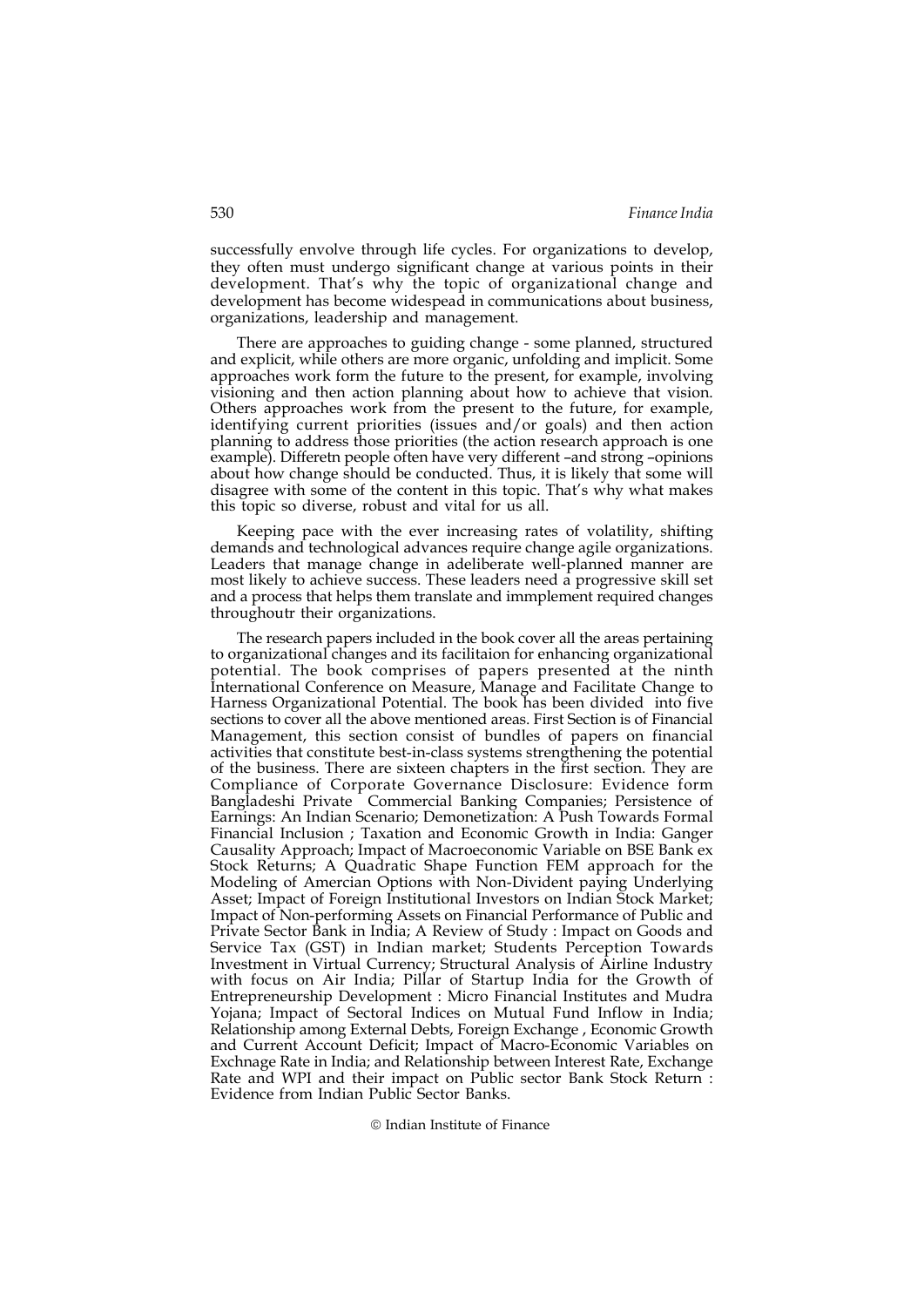The second section of the book conatins thirteen chapters on Marketing Management aspects on strategic innovative changes to delight the customers and increasing organizational potential. The chapters are on Interaction Tendency with Sales People and its Effects on Impulsive Buying; Development of Customer Experience Scale in Enterainment Services;Evaluating Effect of Quality Dimensions on Purchase Intention of Hatchback Diesel Cars;Relationship between Service Quality, Customer Satisfaction and Customer Loyalty in Banking Industry;Factors Affecting Consumer's Online Shopping Buying Behavior and Attitude with Special Reference to Kanpur City;Customer's Perception towards Dependency on Smart Phones:an Empirical Analysis; E-Retailing in Indian Perspectives: Issues and Challenges; Trust in online Shopping ofpune Shoppers: A Comparative Study between Various Income Groups;E-Markrting:The New Era of Innovation in E-Business; Impact of Service Quality on Customer Satisfaction:A Study on Mobile Banking;Service Quality and Patient Satisfaction in Public Hospitals; Role of Emotions in Service Encounters;and Factors affecting Brand Switching Behavior of Smart Phone: A Study among Youth in Gwalior City.

The third section contains ten chapters that cover HRM practices relating to development of individual as well as organization along with the dynamism of organizational changes.The chapters are on Impact of Job Satisfaction on Oraganizational Commitment with the moderating effect of Individualism(in special reference of class one officers of Sri Lanka Administrative Service); Effectiveness of Training Programmes on Skill Development of Cabin Crew in Indian Aviation Industry; Cross-Cultural Issues and Challenges in a Multinational Company ABC located in India; Factors influencing the Employee Engagement of the Generation Y Employees; An Empirical Study to Evaluate the Satisfaction Level of Police Personnel Regarding Various Organizational Issues; Workplace Learning Through Training and Development Programmes: A Conceptual Study; Emplyee Motivation and Employee Engagement of Executives: Evidence from a Private Commercial Bank in Sri Lanka; Measuring Human through Analytics and Business Intelligence; Green HRM: Policies and Practices; and Organizational Culture and Organizational Commitment among employees of Private University: The Denison Approach.

The fourth section of book includes nine chapters of Economics. It highlights the reasons of changes and their consequences on economic development. The chapters are on Make in India, FDI in Manufacturing and Demographic Dividend the Trio- A Catalyst for Economic Growth; Social Protection Programs and Pro-Poor Economic Growth in Times of Economic Crisis;Work force Analysis under Mahatma Gandhi National Rural Employment Guarantee Act (MGNREGA); Indian agriculture and WTO regime: An Empirical analysis; Analysing the Growth of Manufacturing Sector of India in Light of "Make in India" Paradigm; Finacial Inclusion and its Impact on Development of the Indian Economy; 50 Days of Demonetization in India: A Study of Consumer Behaviour; Entry Composition of FDI in India; Effects of Oligopolistic Tendencies of Cement Industry In India – A Case Study; Analysis of Variations in Agriculture Sector Output in Jammu & Kashmir State Economy (1981- 2011); Assessing an Investor's Decision to Invest in Solar Power across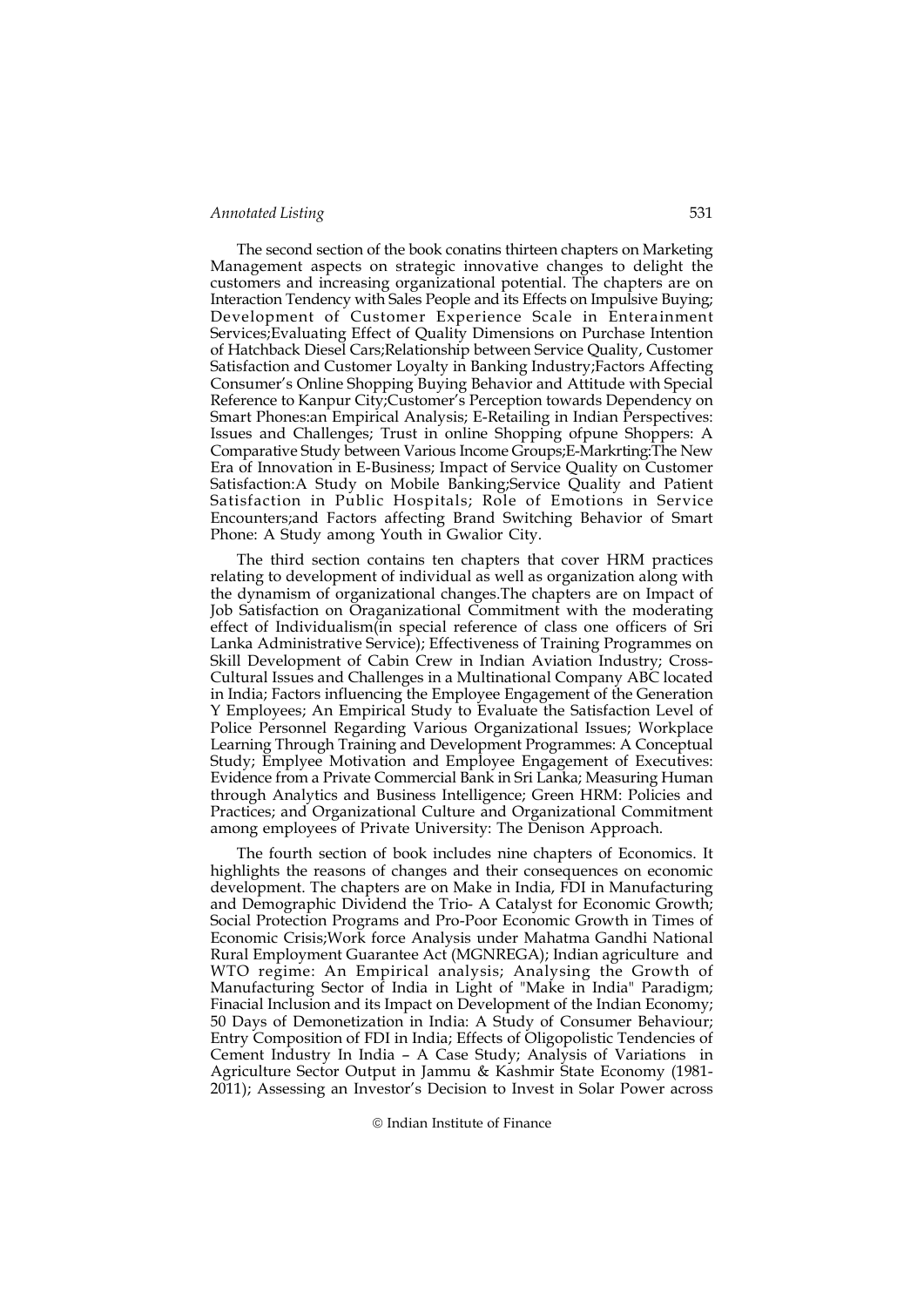Indian States;Prospects and Challenges of Women Boutique Enterprises in Make in India Paradigm with Special References to Allahabad Division; Changing Paradigm in Rural Market and their Structures; Indian Agriculture Vicissitudes Challenges and Opportunities; The Cost Benefit Analysis & Economic Marketing Strategies: A study on online marketing at Amazon; and Impact of Recent Economic Reforms GST and Demonetization on Indian Textile and Apparel Industry.

The fifth section of book includes seven chapters on Application of Inormation Technology. The chapters are on the Study of Big Data Analytics- The Potential for Innovation and E-commerce Growth; Review of Worm Hole Attack in MANET; Automatic Human Facial Emotions & Gesture Recognition using Soft Computing Techniques; Removal of Noise from MRI images using Image Processing techniques; in MATLAB; Application of Graph Theory in World Wide Web; Application in Operation Research of Transportation Problem; and An Agile Optimal Orthogonal Additive Randomized Response Model.

The sixth section contains thirteen chapters on application of General Management & Information Technology. The chapters are on Governance Adoption Readiness in Indian small and Medium Enterprises; Impact of Government Policy towards Development of Women Entrepreneur in Madhya Pradesh: A Critical Analysis; Certification Strategies of A Private Hospital in A Comparative Study of The Previous and Posterior Situation; Value Chain Analysis of Maize in Bihar; Analysis of Cross Cultural Issues and Management of Tourism Industry in India; The Real Scenario of Muslim Women Entrepreneurship in India: Challenges and Way Ahead; Marketing Strategies Used in Indian Politics: A Study; FDI and Employment: A Panacea for Economic Development; Opportunity for Potato Bioplastic Business in Northwest Mexico; Indian Handloom Sector: With Special Reference to Government Schemes; Smart Classrooms: Perception Regarding ABCL and Commmunication for College Teaching; Disrupting Business Teaching: A Case for Social Internship for Business Graduates; and Problems of Small Scale Entrepreneurship with Special Reference to Madhya Pradesh.

Overall, the book is a excellent read for students and researchers in the area of management, economics and management sciences. The book will also act as an interesting source for policy makers and practicing managers in the corporates. Its an interesting handbook to be kept in libraries as an impense wealth resource for generations ahead. Students of MBA would find the text of high relevance and interest.

# Manser, Martin; Time Management Secrets; Collins, London, United Kingdom, pp. 128,Rs.199a

The demanding nature of our lives demands for Time Management. Although difficult, but even though most coveted desire of everybody's life. You can't stretch the time and you canot shorten it also. It is fix in its dimension of length and breadth. You canot lend it to someone or you canot borrow it from someone. Hence what only you can do is to manage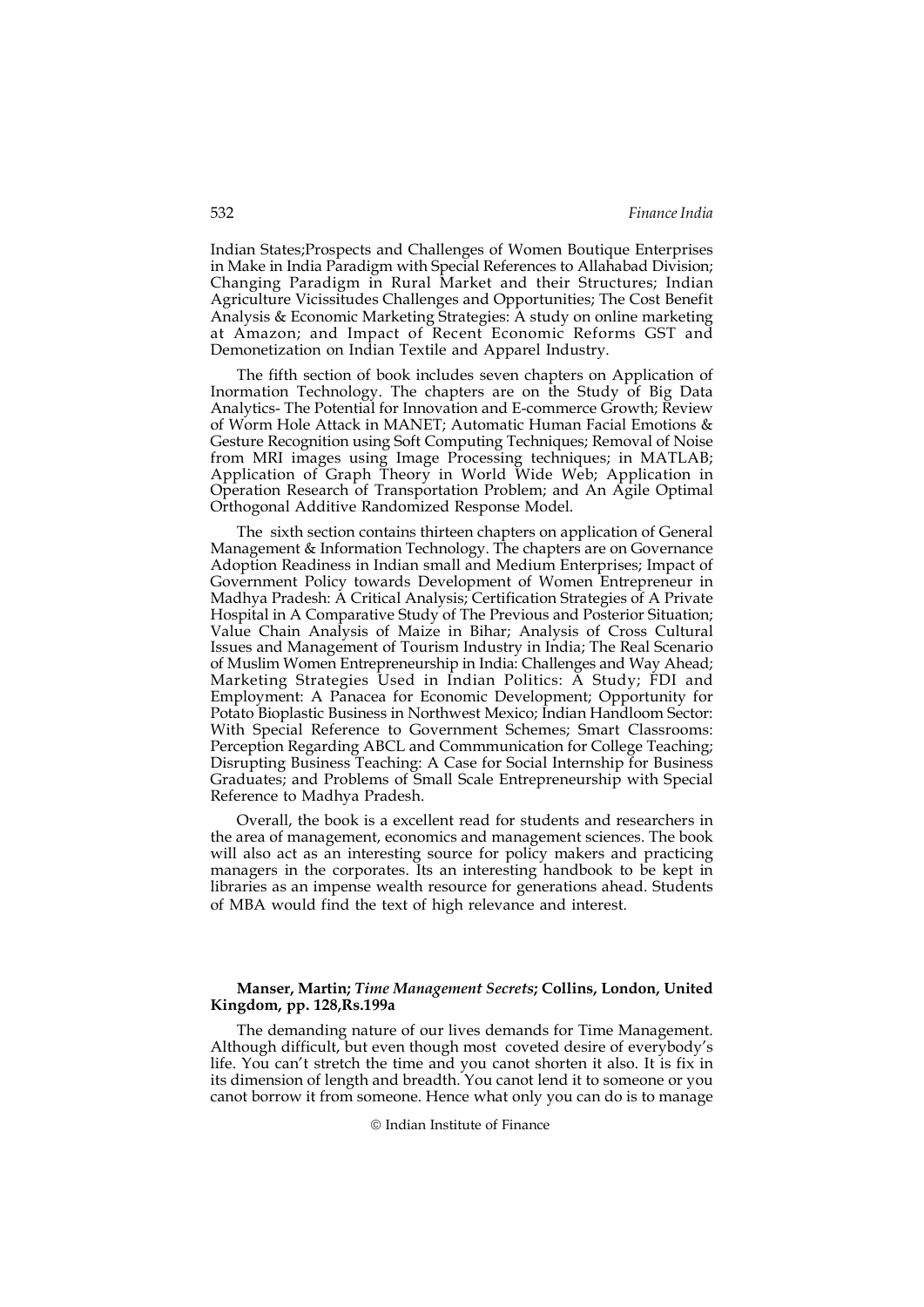it. But what is time management? Does it talk of anything beyond 24 hours, No. The entire saga has to be confined within this hard boundary of 24 Hours. So how to do it? And why to do it? are some very pertinent and basic questions we can find our answers to.

First let us understand, Why to do it? Life is very precious. It is short and uncertain. But full of dreams and desires. There are many goals to achieve in our life. If we achieve we are known as successful but when we donot then time becomes a yard stick of performance. We managed well the time so we got what we aimed. But there are certain things which canot be taken back. If not at the moment so never in the life. Like for example success in the competition, success in finalising the deal. Hence to manage and utilize the time is the most influential, part of everybody's life for happyness.

Now what is Time Management? The effective and efficient utilization of time is called time management. Prioritizing the activities or identifying the extraneous one and focussing on the main task can be root to achieve this mammoth task. Yes I use the word mammoth because as the time passes it becomes un-manageable. But there is no one strategy fits to all kind of thing in the world. there is a unique way of everybody to manage the time. Second thing it is not a onetime activity. It is continuous. It has to be pursued throughout the life. And most peculiar about it is that it can be recognised only with the results. If you met your goal your time is managed otherwise it was not. Mis-management of time leaves one into unfulfilled wishes and crying in pain. Hence one has to continuously vie for the management of time.

Martin through this book has made a beautiful attempt to guide people in a very clear and distinct way of working in the life. Basically he has focussed on time management in the professional life but simultaneously he has not ignored the personal life too. Both are related. You can manage your professional life only if you are capable of managing the time in your personal life, which is quite obvious from chapter four to chapter eight. Martin has suggested some formule which he calculates from his own experience and from the life of others also. In every chapter he has used the quotation of some famous personalities as a citation to what he is going to say in that chapter. The very first formulae in this regard is to understand us in true respect. Who am I ? and What I Want? actually are the most fundamental questions everyone needs to ask to oneself. After that we have to understand our work also. Every job and every boss has certain expectations from us and so we expect something from ourselves and from our work . But every work will not give you everything and you also can not give everything to the work and to the boss. Hence there has to be a right match of the person , desire, goal and work. But most of us are unsuccessful in this regard as we have not defined our work completely or we can say we have not envisioned our life. Before defining our goals we become myopic. We see the near milestone but we don't see the distance milestone and the fallout starts.

Hence to become successful one has to select the particular direction and a particular path. In fact it never happens in our life that we are not successful ever. In fact we achieve success many times, but we don't

<sup>©</sup> Indian Institute of Finance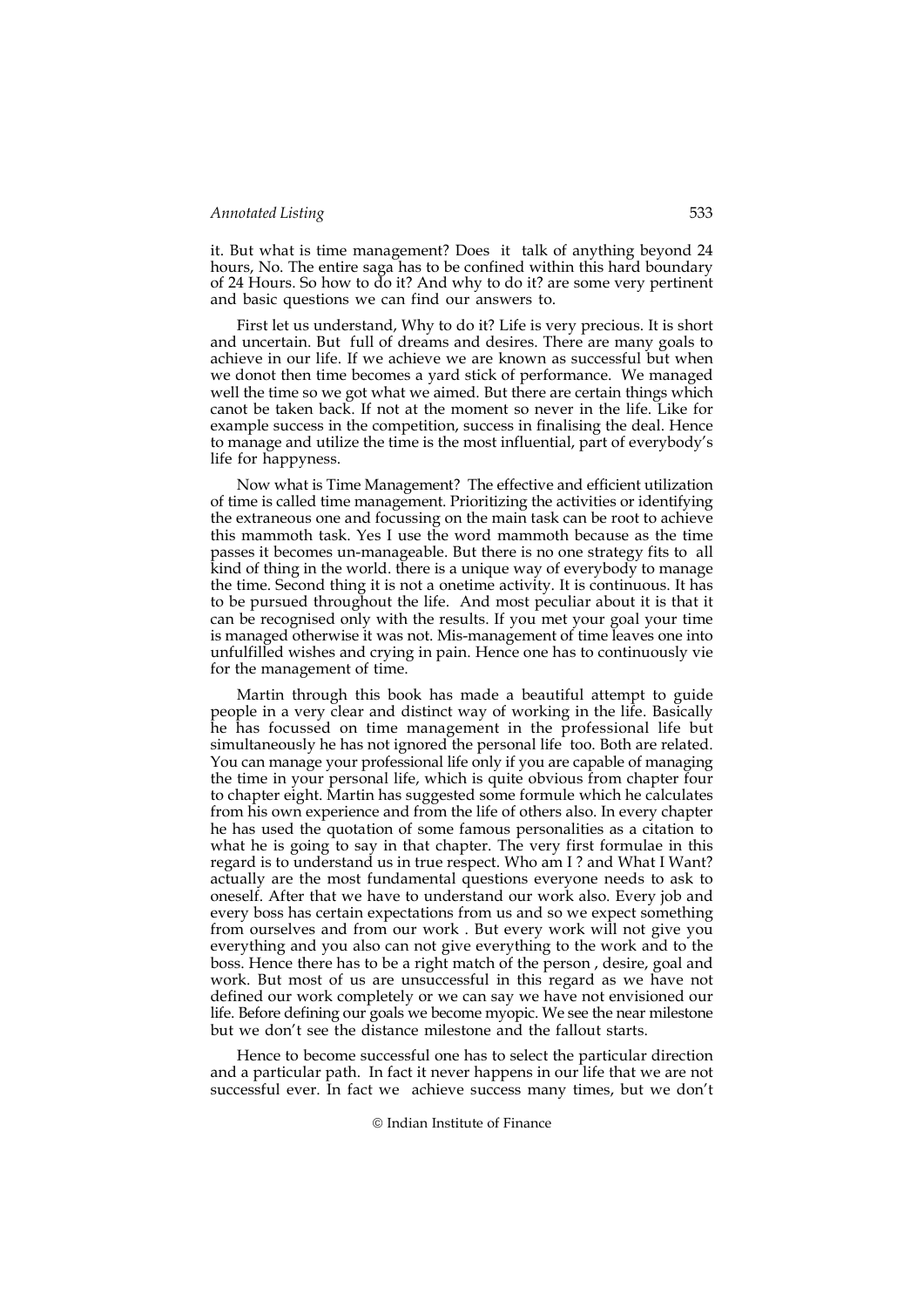realise them. In fact every small success is a previous stair of the next success. But two thing happen either we don't realise or we don't visualise. Hence life as to be seen in totality. Identify the correct steps taken by you and also the wrong steps taken by you and remove the weakness or the shortcomings. Don't blame yourself, but believe yourself. If you have done this you can do that also. Be ready to change. The book cites a quote that either you change the situation or it will change you. Hence adopt new methods of doing the work. The Author suggests to maintain a diary. He reiterates the role of an effective communication for high productivity and efficiency. Delays happen because of miscommunication on either side. Hence he prefers phone over mail as phones have better human capability to mould the things. Mismanagement of time gives stress. Therefore one needs to remain fit and fine both physically and mentally by practising regular exercise and yoga. Similarly don't overstress by overpromising . Your capability is limited but others expectation from you is unlimited. Hence think and act decisively. Be ready to say no.

The tips provided in the book are really interesting and inspiring to adopt. The book is really a boon to everybody as it is different from other books written on the same subject. It is quite useful for everybody either a teenager, an office goer, a businessman and last but not the least to a housewife. I express my heartfelt thanks to the author for writing such a wonderful book. Students of BCom, BBA, MBA and political science would find the book of high relevance to enhance their skills and manage time for higher growth and productivity for self and the organisation and ultimately the Nation.

## Arpi, Claude; India and Tibet : Ancient Ties, Current Bond; 2016, The Tibet Museum, Dharamshala, Himachal Pradesh, India, pp. 80, Price  $\bar{\tau}$  1.500

The relationship between India and Buddhism is as old as the reglion itself. Himalayas worlds are a connector between Indian and the Tibetan civilizations . The book shows the ancient ties and current bond between India and Tibet. The strong possibility started million years ago when the Indian island collided with Asian plateau. Subsequent to which the two nations are bond to each other through chronological, geographically, politically and culturally. The association between India and Tibet are said to became story from the dire of first king of Tibet during Yarlung dynasty in 127 BCE.

The two words "ties" and "bond" interpret in Hindi, they would be "bandhan" and "jagad" means relationship formed wrapped or bond by shared firmness or by force. The relationship between India and Tibet in not only political, economical or social, but religious also. In the pant, India and Tibet stayed in the mode of a tutor and a follower. Since the great monk Shantaraksita, Acharya Kamalashila, Acharya Padmasamblav and others consideration of established the base of Buddhism in Tibet and the whole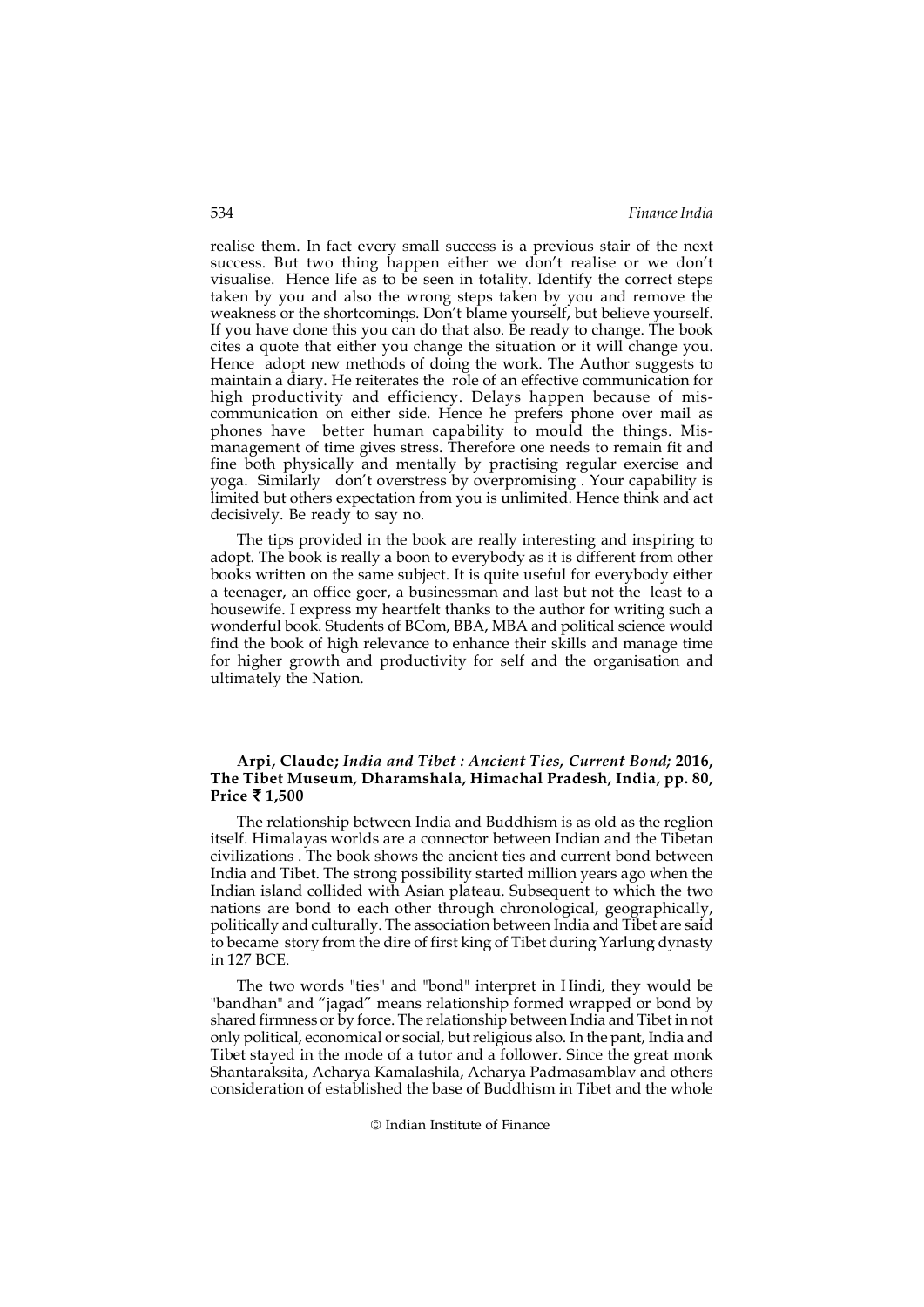Tibetan land has turn into follower to those Indian teachers. Honorable Morarji Desai told to his highness that India and Tibet are like two branches of the same tree. Means, they hare same one root.

The 78 short story with pictures perhaps dipict the life that started millions years ago when the Indian island collided with the Asian plate. Without this collision, life could have continued for eternity undisturbed on the Indian island, but it was neither the destiny of Tibet to remain a sea forever, nor the fate of India to be perpetually an island. This exhibition, using rare photos and illustrations, guide the reader through centuries of profound bonds between two ancient civilizations whose destinies have been, and still are, closely intermingled. Cultural, religious and economic links were abruptly discontinued in 1962, but one can hope that it is only a temporary phase and the ancient links will flourish again.

This book, using exceptional pictures and figures, guide the book lover though centuries of thoughtful bonds between two ancient civilizations whose fate have been, and still are, closely blended together. Cultural, , religious and economic links were unexpectedly discontinued in 1962, but that was a temporary phase. According to his holiness the Dalai Lama, "A political situation can have variety of flourish and decline, political thoughts and actions change from time to time, but once a relationship is based on knowledge and spirituality, it will remain forever."

This book is a must reach for each academic library and referred to by students of political science, management and economics, who wish to know the lessons from past and present. One must take time to read though this marvelous work depicting life and eternity. We must thank publisher the Tibetans museum for bringforth such an elaborate and crisp depiction of the two societies of love and harmoney.

#### Bhatt, Suyash; Value Investing and Behavioral Finance; 2013, Shoff Publishers & Distributors Pvt. Ltd, Mumbai, India, pp. 153, Price  $\bar{z}$  250

Value investing in an investment paradigm that derives from the ideas on investmentthat Ben Graham and David Dodd began teaching at Columbia Business School in 1928 and subsequently developed in their 1934 text of Security Analysis. Although value investing has taken many forms since its inception, it generally involves buying securitieswhoes shares appear underpriced by some form of fundamental analysis. Even so, any successful investor will tell you that focusing on certain fundamental metrics is the path to cashing in gains. That's why you need to keep your eye on the metrics that matter. As a value investor, you already know that when it comes to a company's health, the fundamentals are king. The best way to define growth investing is to contrast it to value investing. Value investors are strictlyconcerned with the here and now; they look for stocks that, at this moment, are trading for les than their apparrent worht. Growth investors, on the other hand, focus on the future potential of a company, with much of a smoke, but bargain purchase will make that puff all profit.